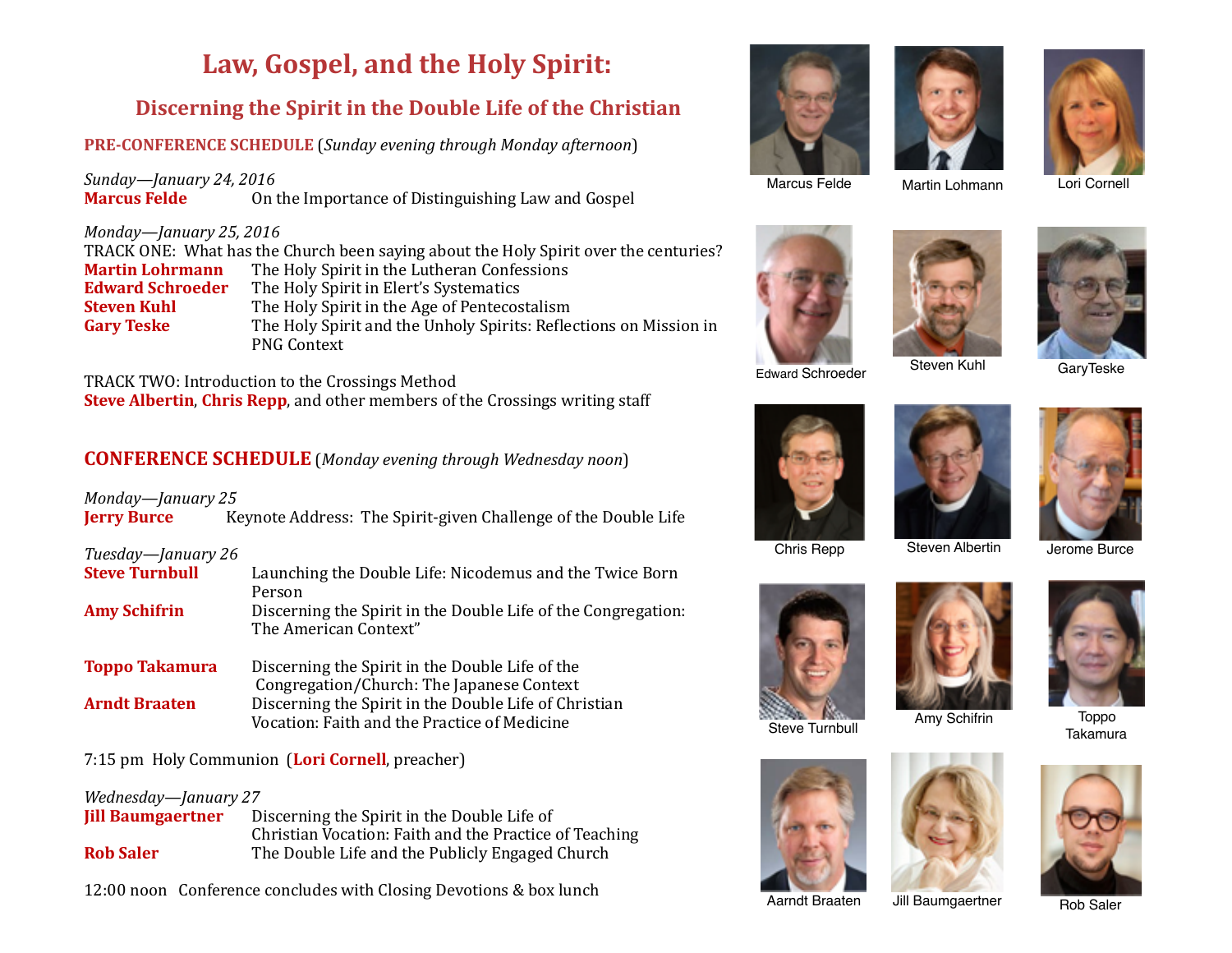## **REGISTRATION**

Name:

First name for badge:

Church/Organization:

Address:

Email:

Work Phone:

Cell Phone:

Roommate Name, if known:

#### **Check options:**

| $\Box$ Pre-Conference: Jan. 24-25) | \$100 |
|------------------------------------|-------|
| (arriving after 3:00 pm Jan 24)    |       |
|                                    |       |

CHOOSE WORKSHOP OPTION:  $\square$  Crossings Method Tutorial (6-steps)  $\square$  Setting Context for Discussion on Holy Spirit

| $\square$ Pre-Conference                        | \$100 |
|-------------------------------------------------|-------|
| $\Box$ Pre-Conference without lodging           | \$75  |
| $\Box$ Pre-Conference with private room         | \$150 |
| $\Box$ Conference: Jan. 25-27)                  | \$300 |
| (arriving after 3:00 pm Jan 25)                 |       |
| $\Box$ Conference without lodging               | \$225 |
| $\square$ Conference with private room          | \$400 |
| For those able to attend only half day (2 max): |       |
| $\Box$ Monday morning                           | \$45  |
| $\square$ Monday afternoon                      | \$45  |
| $\Box$ Tuesday morning                          | \$55  |
| $\Box$ Tuesday afternoon                        | \$55  |
| $\Box$ Wednesday morning                        | \$55  |
| Total:                                          |       |

 $\Box$  Please accept my deposit of \$40

 $\Box$  I will attend the Monday evening dinner

**PRE-CONFERENCE** registration fee, based on double occupancy, includes Sunday night lodging, Monday continental breakfast and lunch.

**CONFERENCE** registration fee, based on double occupancy, includes Monday and Tuesday nights lodging plus two dinners, receptions, continental breakfasts, and lunches.

Mail all registrations and payments to:

The Crossings Community PO Box 7011 Chesterfield, MO 63006-7011

Or register online at <http://www.crossings.org/conference>

For more information: call Cathy Lessmann at (314) 576-7357 or email [cathylessmann@gmail.com](mailto:cathylessmann@gmail.com)

Continuing Education Units

 For Pre-conference: .75 For Conference 1.25 Total: 2

## Conference Location & Transportation

Our Lady of the Snows Retreat Center is in Belleville, Illinois, just across the river from downtown St. Louis.

> 442 S. DeMazenod Dr. Belleville IL 62223 678-397-6700

Registrants can take the MetroLink rail from Lambert Airport in St Louis to Belleville. From there, shuttle service will be provided to the retreat center by calling Cathy Lessmann at 314-479-2893



*Sixth International Conference*

#### Discerning the Spirit in the **Double Life of the Christian**



January 24-27, 2016 Our Lady of the Snows Belleville, Illinois

# **FREE** for Seminarians

50% First-time Attenders